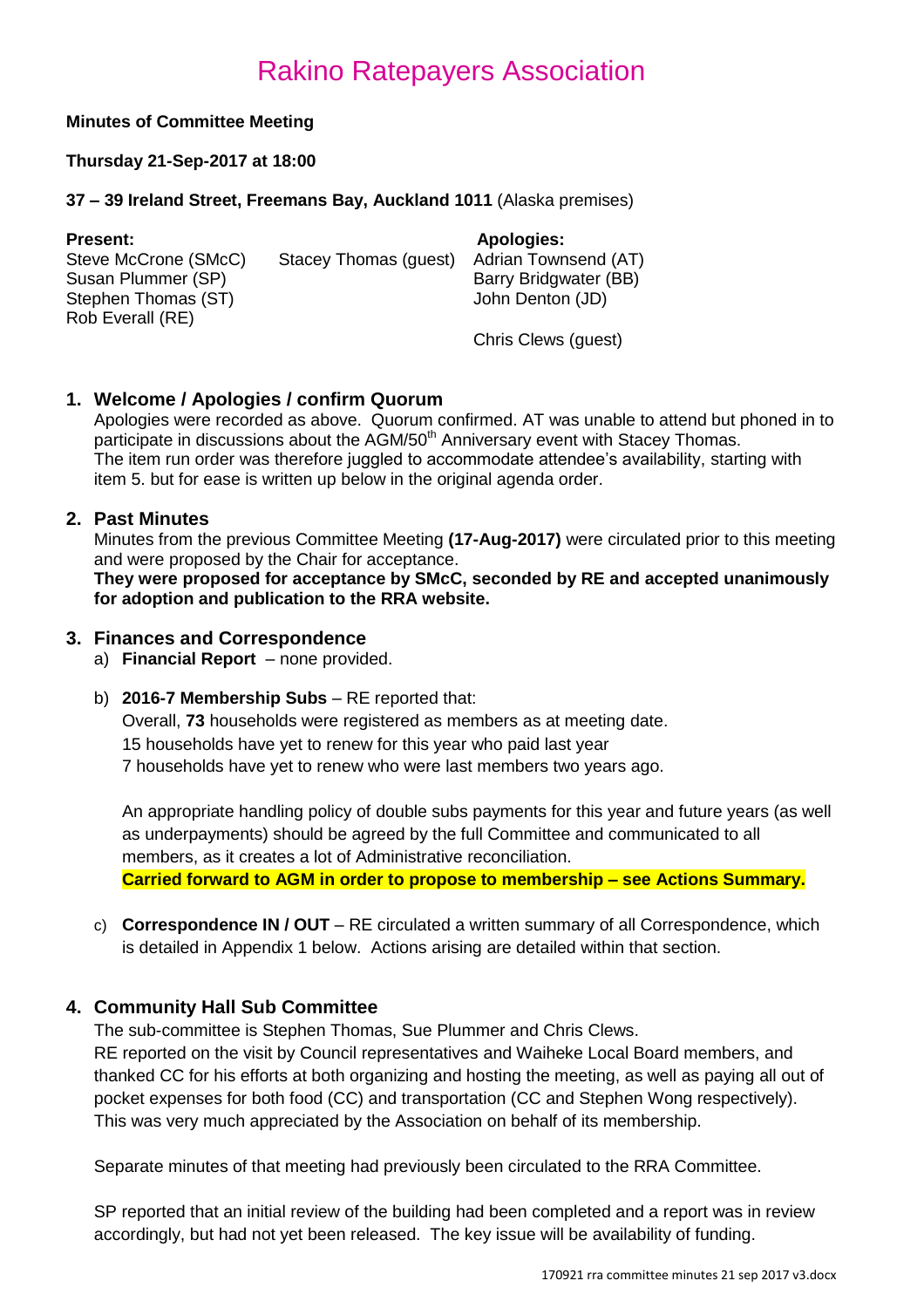### **5. Sub-Committee (or Champion) for:**

- Entertainment and Events - Environment - Infrastructure - Funding / Grants -

### **The RRA 50th Anniversary date is 09-Oct-2017.**

The Labour Day Weekend Fair to mark this Anniversary will be held on Sunday 22<sup>nd</sup> October. This was the first item discussed in the meeting to allow for guest attendees.

Stacey Thomas kindly agreed to project manage this event, with volunteers required to take responsibility for specific activities to assist with logistics (moving both people and equipment).

#### **A notional RRA spend budget of \$2,000 was unanimously agreed** (proposed: SMcC;

seconded: AT by phone) to help shape events and the level of support that RRA would be able to give on behalf of its members.

Sponsors will also be approached for prizes and contributions; gold coin donations would be sought at any reasonable opportunity in order to offset costs and to gather funds for future work on the Community Hall, which should be the beneficial focus of the event.

The details of the event, plus a costs schedule, will be documented separately following further discussions between ST and committee members.

| Morning $-$ time TBC            | <b>Kids Fishing Competition</b>                                    |
|---------------------------------|--------------------------------------------------------------------|
| 12:00                           | $AGM - all$ members                                                |
| Afternoon                       | Rakino Island Fair with focus on kids<br>activities and family fun |
| Late Afternoon<br>Early evening | Band 1<br>Band 2                                                   |
|                                 |                                                                    |

As a working outline, the draft running order on Sunday 22-October will be:

### **6. AGM Planning**

The AGM was agreed to commence at 12:00, allowing time for the morning ferry arrival and to make way for the afternoon of events to follow immediately afterwards.

JD has single-handedly completed the annual accounts, and the Committee acknowledged his effort and professional oversight.

These are to be compiled with the Chairman's report on the year into one Statement of Service Performance document for circulation to members ahead of the meeting, together with nominations for the election of Committee members for the year 2017-8.

#### **Two items to be reported for member comment/agreement are:**

- agreement to the resolution about having a bi-annual financial review of the accounts, rather than annually.
- agreement on how double subscription payments should be handled for this and future years.

### **Action:**

- SMcC and BB to sign off the annual report
- RE to circulate to membership to meet statutory timelines

### **7. Review of Action Summary and Work in Progress**

See following – individual actions updated and new ones added. See also Correspondence summary below.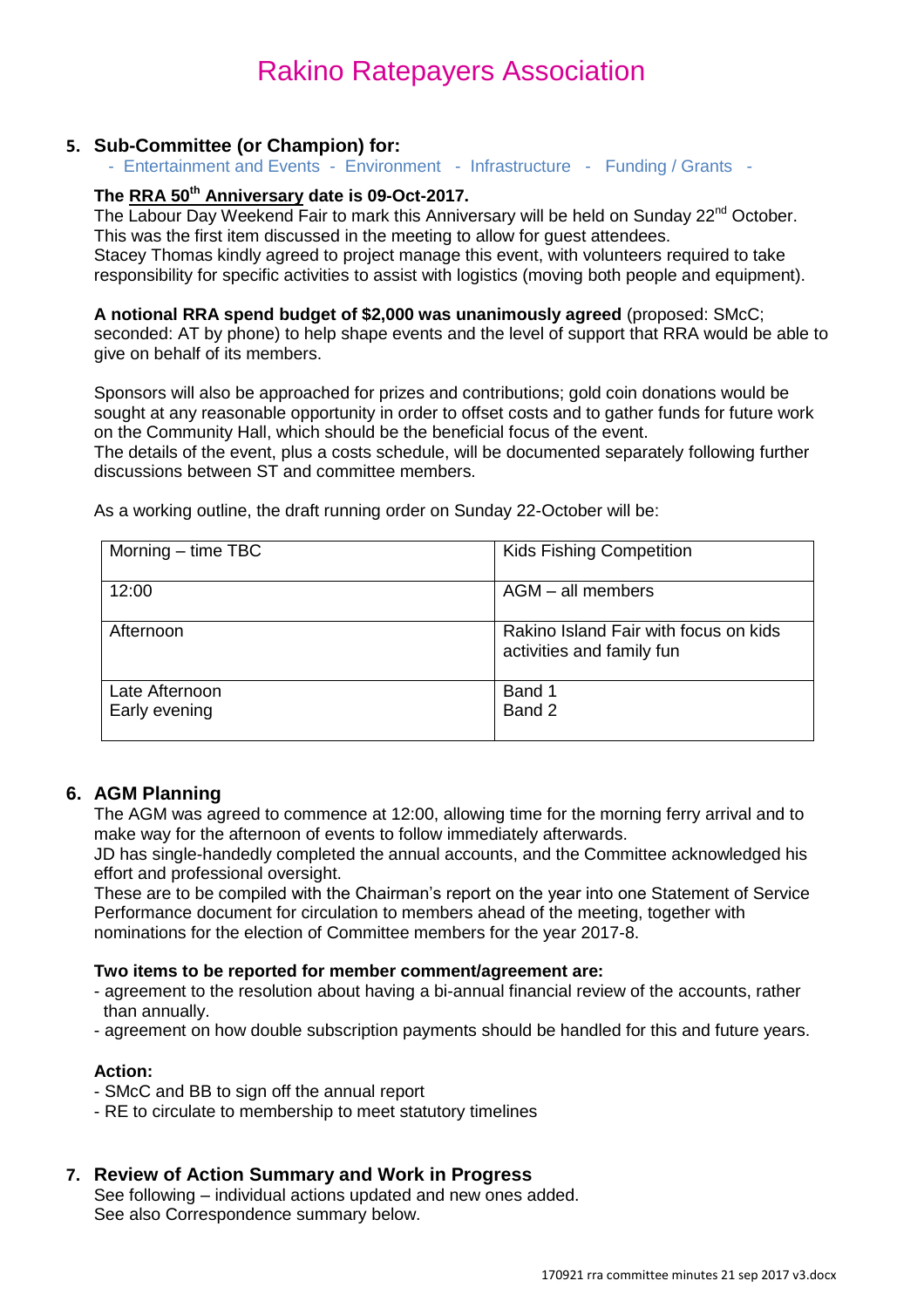SMcC asked that all actions be completed as a matter of priority wherever possible before the AGM and status/completion confirmed to RE by individual Committee members.

### **8. New Business:**

- Beach Clean Up see correspondence section below financial support agreed unanimously.
- Membership push encourage non-members to subscribe at the Market Day
- Disaster Phone Tree proposal from Kevin Hester carried forward for future meeting.
- AT raised a query about planting fruit trees on the island in public areas, and possibly the creation of a community garden, with plant donations from within the community. It was agreed that he should liaise with John MacKenzie (E.O.)

**Committee-Appointed Officer Roles for 2017-8** (closing an action from previous minutes)**:** Hank Postmaa has kindly agreed to continue as Fire Officer. John MacKenzie has assumed the role of Environmental Officer.

### **9. Next Meeting Dates**

**Sunday 22-Oct-2017** – AGM 12:00 p.m. – Community Hall, Rakino Island

**Thursday 16-Nov 2017 at 18:00** (Alaska premises)

**Thursday 21-Dec-2017 at 18:00** (Alaska premises)

The meeting closed at 20:05.

**NB: Future Committee absences already notified:** (JD - absent: 26 Sept - 2 Oct; 8 Oct - 31 Oct)

Meetings default to the third Thursday each month, unless by prior change, starting promptly at 6:00 pm – please diarise.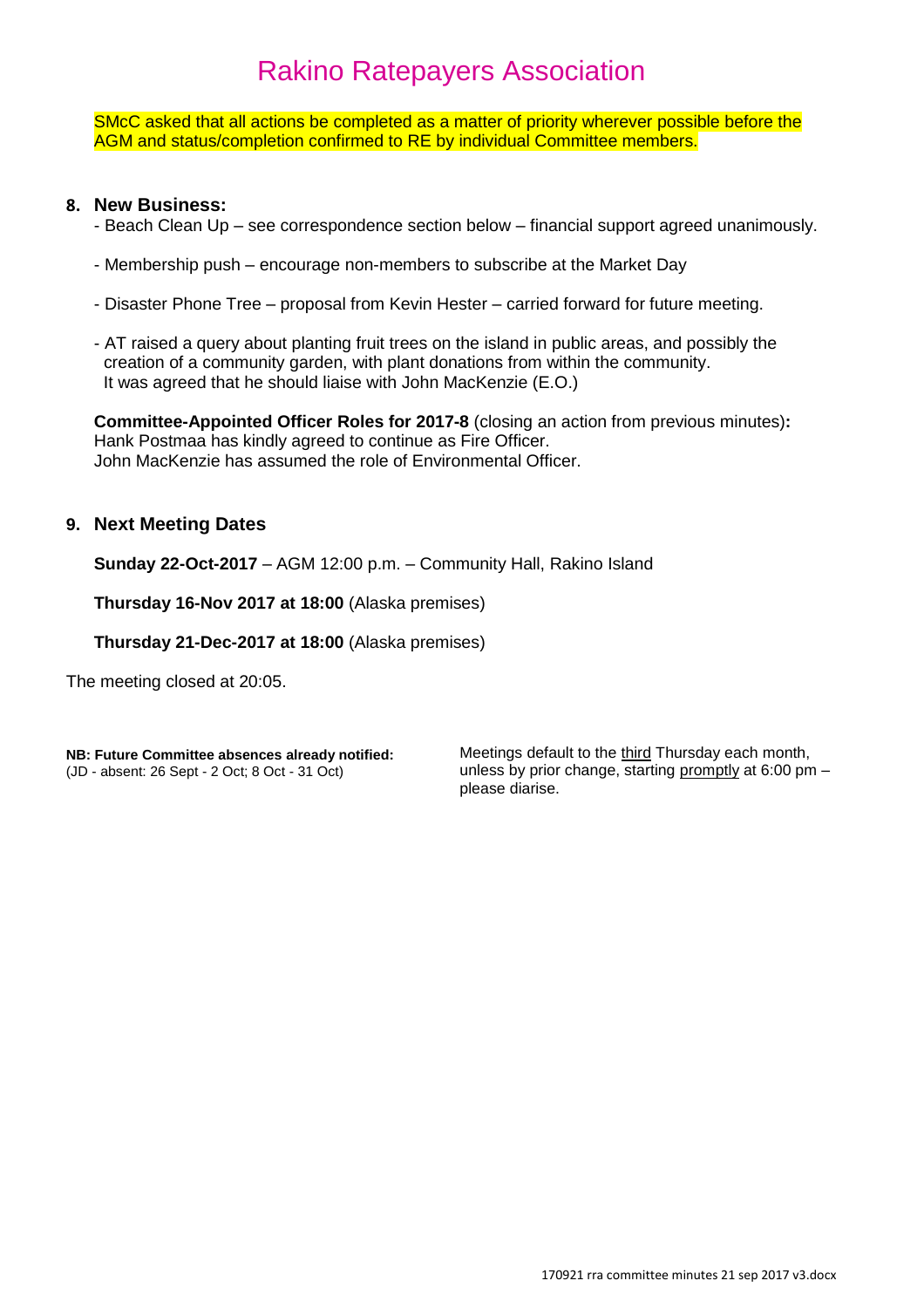### **Appendix 1: Correspondence Summary since last meeting (key items only)**

18-Aug-2017: Gray Treadwell (upon registration)

'Thanks for the clarification. Yes this is fine thank you

For your amusement -the thing that prompted me to do it now after such a long delay was looking at the cool new conservation website -with the link on it to the ratepayers association.

[I wonder if for laggards like me it is possible to set up an annual auto pay so we can forget about it and the association still gets the money? I suppose it is possible that I am the only one late but I suspect not, despite no doubt the best of intentions by everyone :) but an auto pay is a pain if the annual amount changes, so perhaps I just need to man up and pay more attention to too many emails. ] **Cheers** 

Gray'

18-Aug – Dylan Hinchey re: Market Day

Hi Rob and Steve

Yeah it'd neat if a lot of people got involved pedalling whatever medicine. Last Easter with markets, movies and music was a special treat!

Can you see if the RRA will assist with transport of the musicians from Waiheke? Stu Burt will probably bring them across so it would be nice to recompense him.

The band is led by Alan Knight who has performed here before though in a theatre production. He also happens to be a Beer brewer of the highest calibre which I know the community will benefit from on that Sunday eve.  $\circledA$  At this stage I was thing Alan would kick ifc at 7:30 pm on Sunday and do an hour and a half set. Then maybe another small act and Holly for the Grand finale.

I'm seeing if a story teller might come as well.

Cheers,

A0

(RRA ACTION: financial support for the event agreed with notional overall budget. Spend and allocation to be co-ordinated through Stacey Thomas, Project Manager for the event. It is hoped we can defray individual entertainer transport costs (people/equipment) through members volunteering to assist with private vessels, etc.).

22-Aug-2017 – (via Lisa Holliday listing on Friends of Rakino)

Hauraki Express Water Taxi link appended to RRA website by William Denton upon request from RE.

24-Aug-2017 – RE to Christine Herbert (Akl Transport) ref; broken solar panel on wharf light

Breakage reported and reported as fixed subsequently on 29-Aug-2017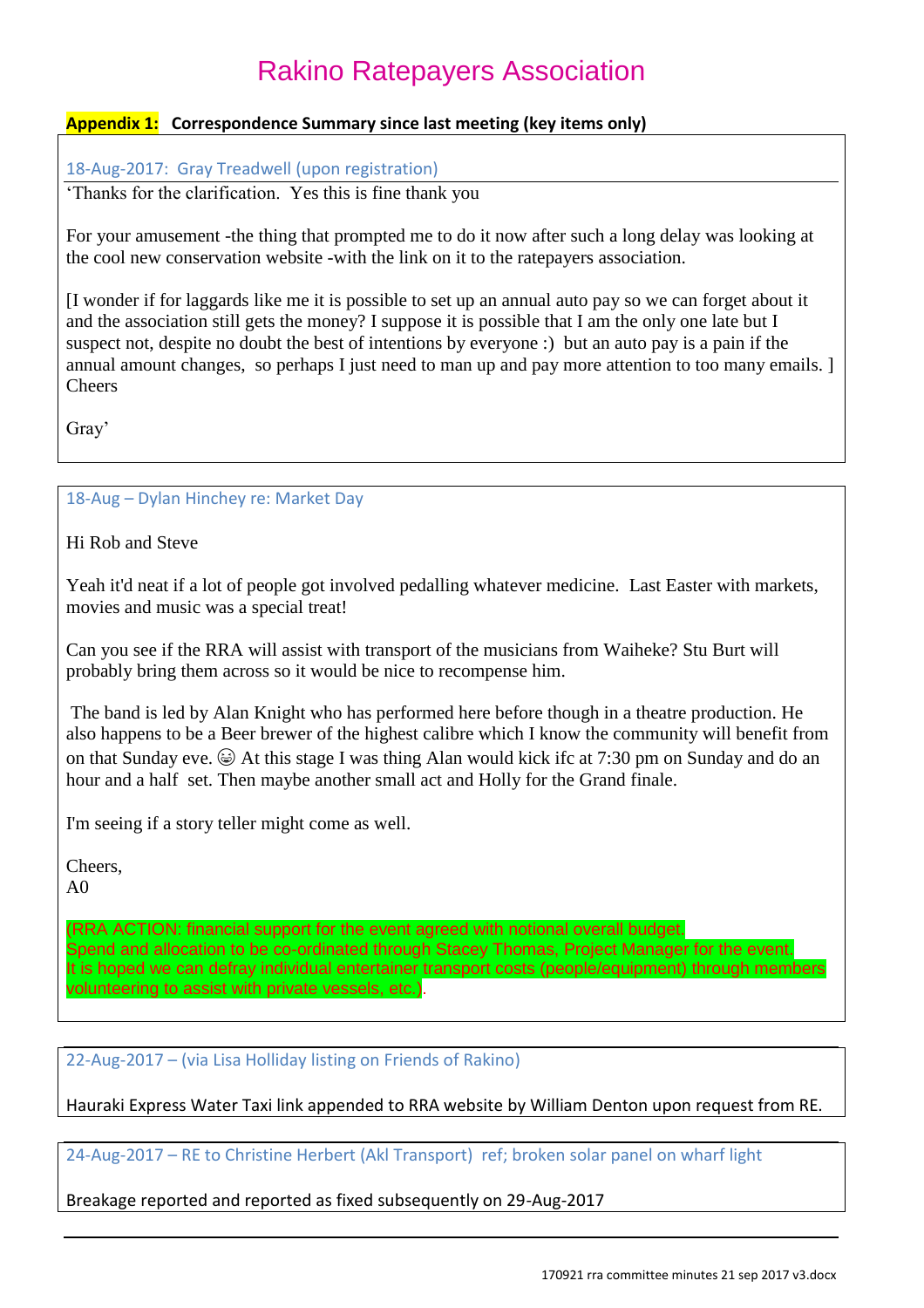28-Aug-2017 From Kathy Hohepa on behalf of Trustees, also Trevor Thwaites.

### 'Hi All

John Vague has been in touch today and advises he will be reviewing the Trust documentation and considering the position of where & how to invest the money with Trevor Thwaites over the coming week. We hope to have some results early next week'.

### 28-Aug-2017 – RE to Committee

Circulated details of latest WMIF invitation for funding

29-Aug-2017 – from Adam Tallentire, Belaire Ferries

Copied on response to query lodged by Kevin Wragge regarding dogs and children on ferry. Adam will advise the crew to keep an eye on things.

31-Aug-2017 – note from John MacKenzie regarding Restoration Plan and survey

\$5k funding in place for Kevin Parker to carry out restoration plan survey. Would like to make a presentation at the AGM.

Action: Kevin Parker to make a 15-20 minute presentation to RRA members with the opportunity for questions in open forum after closure of the AGM meeting.

### 01-Sep-2017 – Stacey Thomas

Advised of change of plans and postponement of Market Day until Xmas/New Year. Offer to assist with Anniversary planning.

Action: Stacey Thomas appointed Project Manager

04-Sep-2017– Rakino Trust

John Vague trying to get in touch with Jude Maclaughlan regarding becoming a Trustee. Passed on to Jude.

18-Sep-2017

John Vague made contact with Jude MacLaughlan regarding her becoming a Trustee for the fund.

06-Sep-2017 – copied on correspondence string by Kevin Wragge

Regional Environment grant application. May consider an application for a green waste collection point and also asked about the AT land being mowed.

Action: ask John MacKenzie to maintain liaison for the Committee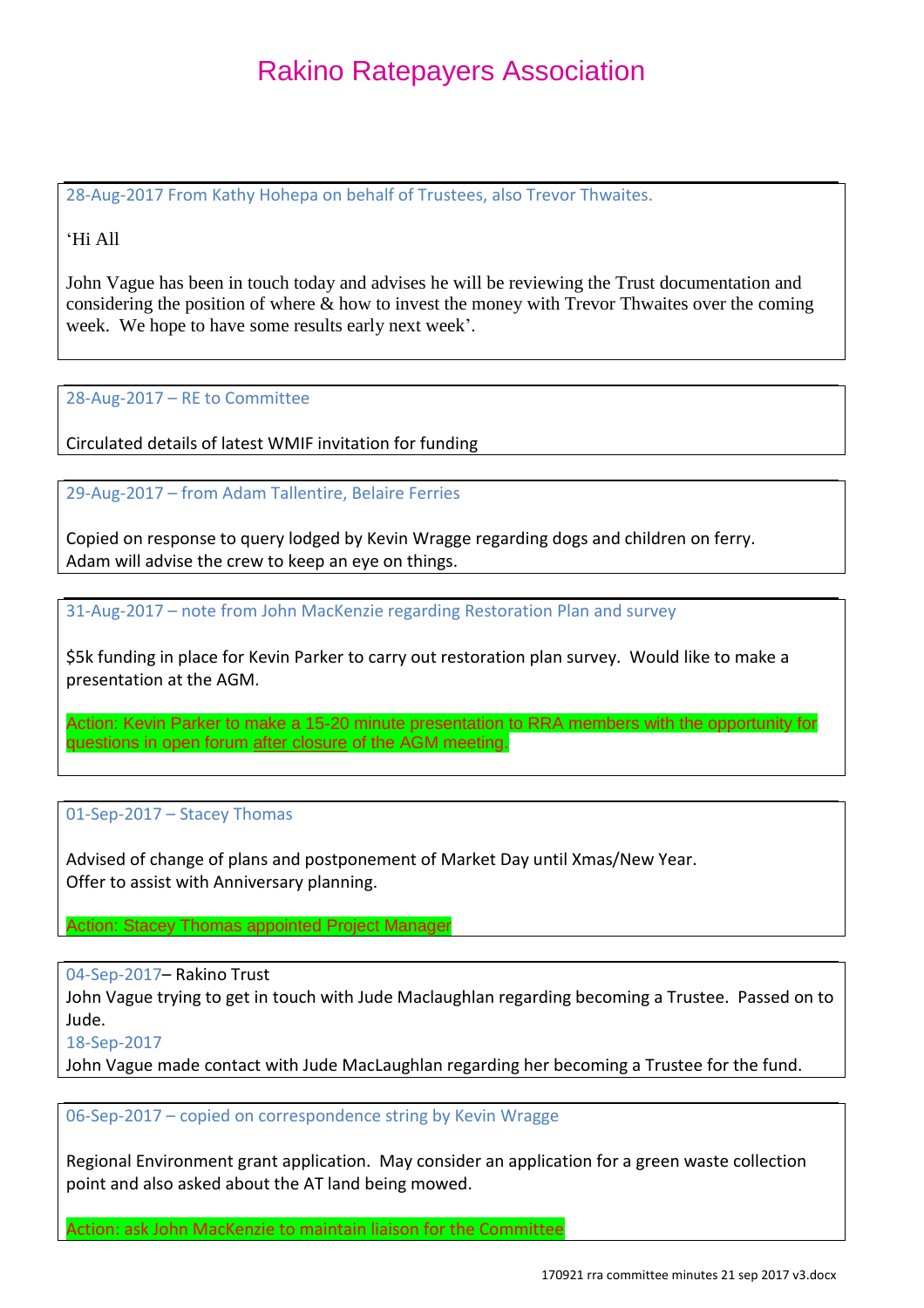### 12-Sep-2017 Kevin Wragge

Community planting dates proposed, with the first deferred to 23-Sep-2017 with three additional dates diarized on the Environmental website.

Action: communicate updates (Ecological page, Friends of Rakino, general mailing to members).

12-Sep-2017 from John MacKenzie Beach clean up proposed for January 2018 with Caroline Beasley volunteering to run it – RRA to consider \$'s contribution

'Hi Rob, hope you are well.

I am thinking of organising a beach clean up early January on the Island. We have had them in the past and they have been fairly popular.

Would the association be prepared to chip in a couple of hundred dollars (\$250) for a BBQ and some prizes for the kids following the clean-up.

Our beaches aren't too bad, most people take care of them but it does achieve a purpose on some of the less traveled beaches and is a great social event.

Your thoughts would be appreciated.

Cheers John'

Action: RRA financial support is agreed unanimously (Proposed: SMcC, Seconded: SP) and open offer of support with broadcast of information. Already published on John's Eco web site. Notional date is 5<sup>th</sup> January 2018

28-Aug to 14-Sep 2017 Kevin Wragge in email exchange with Jodee McKay of Auckland Council regarding roading and roadside drainage and maintenance

The discussion has not really progressed with increasing entrenchment evident. KW considering making a request under Official Information Act.

### 19-Sep-2017 – mowing

'Morning Kevin

Just to let you know I've received your email. I will get back to you with details on our mowing specifications.

Could you please be more specific on the other areas that require maintenance you mention below?

Naku noa na | Regards

**Bridget Velvin | Senior Maintenance Delivery Coordinator, Community Facilities**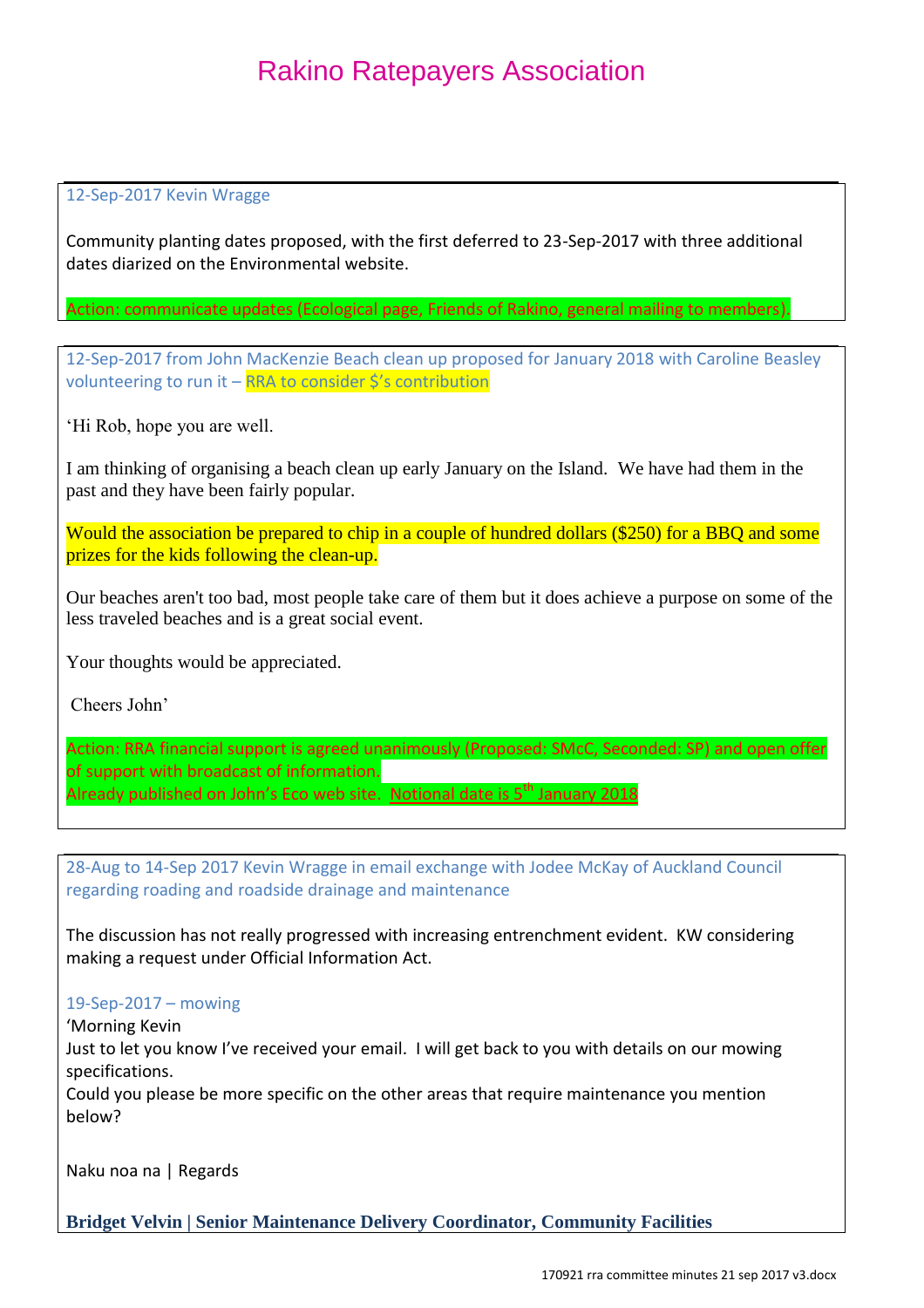Operations Division | Auckland Council KW responded same day with more information.

Action: RRA to work harder to develop these relationships and dialogue. RE to email Jodee and Bridget to initiate dialogue.

### From 13-Sep-2017

Plenty of positive feedback on the Newsletter – well done, Steve!! Adam Tallentire asked to reproduce material on Pests and Myrtle Rust to include in their own guidelines to ferry travellers, copy will be provided for approval by RRA.

14-Sep-2017 – Kevin Wragge suggested that RRA might contribute material to the Gulf Journal Se[e http://gulfjournal.org.nz/](http://gulfjournal.org.nz/)

<mailto:contributions=gulfjournal.org.nz@mail236.atl121.mcsv.net>

### 18-Sep-2017

Chris Clews circulated minutes from the Council visit to Rakino to attendees; RE circulated to RRA Committee.

### Action: Sub Committee to present to membership at AGM

### 21-Sep-2017 – Volunteer BioSecurity Conservation Groups

Kevin Wragge circulated details of key contacts for Conservation matters – copied below.

Kevin Wragge Rakino Island Residents Association Environmental

20<sup>th</sup> September 2017

Dear Kevin,

### **Points of contact for volunteer conservation groups**

The inaugural Auckland Pestival brought together over 400 people from some of the 450 Auckland conservation-focused community groups who are actively fighting pests and restoring ecosystems. During and after the pestival, we received clear feedback from community groups, organisations and landowners that an important priority for Auckland Council to address is 'access to staff and resources'.

To improve access to staff and resources, we have identified key points of contact for your groups' conservation work as follows:

Primary contact: Biodiversity Name: Michael Ngatai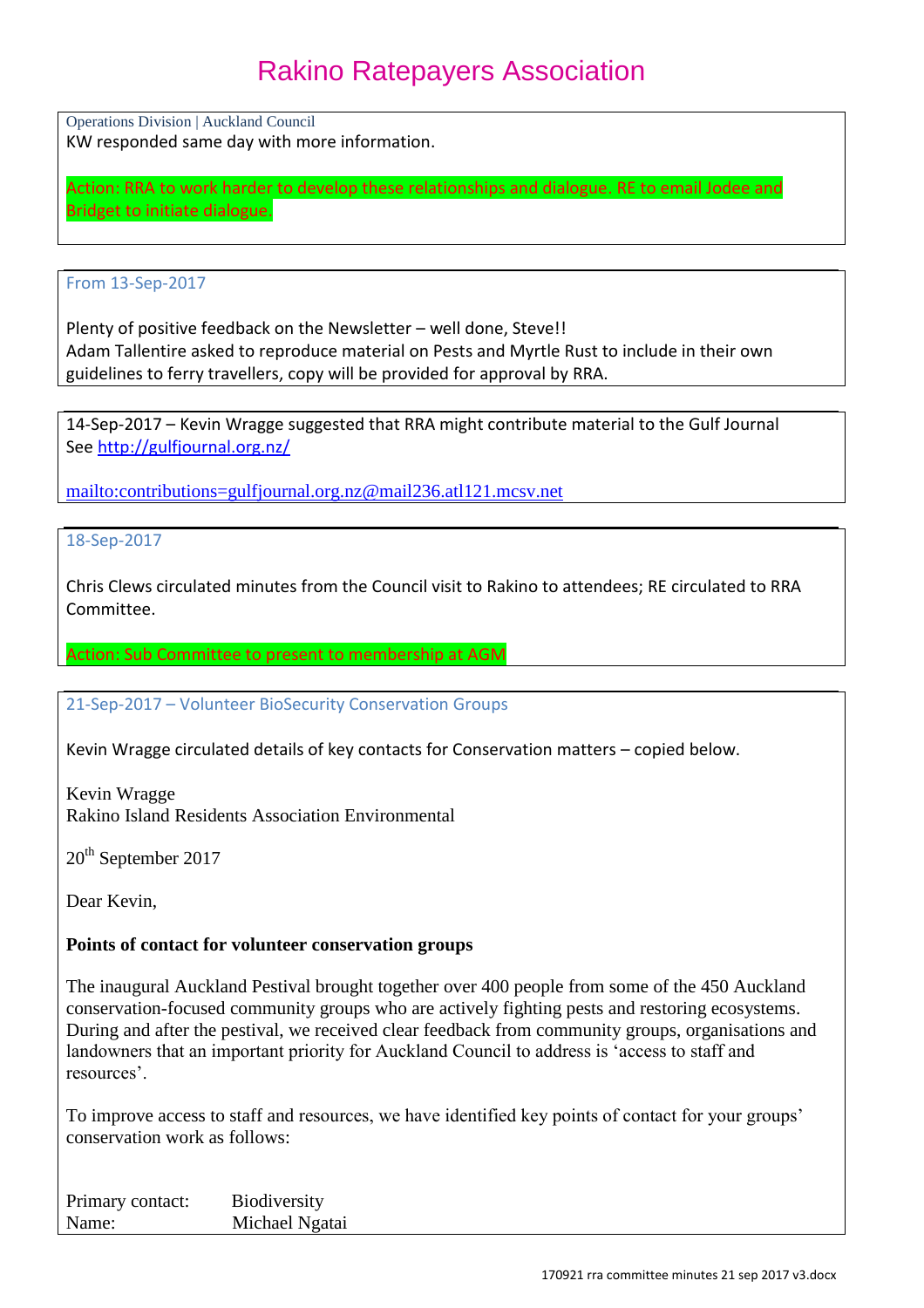| Email: | $michael.ngatai@aucklandcouncil.govt.nz$                                |
|--------|-------------------------------------------------------------------------|
| Role:  | Provide ecological restoration and indigenous species management advice |

The role of the primary contact is to make it easier for you access to the council by:

- Supporting your group to implement volunteer-led conservation projects on community and local parks in the neighbourhood.
- Providing or facilitating technical support and advice from within the organisation.
- Providing context and awareness of nearby activities, opportunities to connect and achieve efficiencies.
- Assisting you to reach the right contacts within council.
- Making your group aware of council funding opportunities.

| Biosecurity: | Deryn Dromgoole                                                                |
|--------------|--------------------------------------------------------------------------------|
| Email:       | $deryn.dromgoole@aucklandcouncil.govt.nz$                                      |
| Role:        | Provide pest animal and pest plant control advice, and support with resources. |

All staff can be contacted by telephone on 09 301 0101.

To provide opportunities for greater connection between community groups we are currently revamping our existing quarterly Pest Liaison Group meetings. We will present the suggested enhancements to the next Pest Liaison Group meeting on 22 November for feedback to make sure we deliver what community groups want and need. We also have plans for greater digitally-based connectivity between Auckland conservation groups and are reviewing existing initiatives, for example Naturespace, to see how these could be further supported.

For further regular updates on these initiatives and anything else relevant to achieving Pest Free Auckland, please sign up [here](http://engage.ubiquity.co.nz/forms/0QQW8PUsv0OcwgjUt9Ja5w) to receive our newsletter.

Yours sincerely

Brett Butland Pest Free Auckland Programme Director

Action: for co-ordination through John MacKenzie (EO)

#### 21-Sep-2017 – AT Roading – Jodee McKay

Kevin Wragge responded to Jodee with an update on continuing concerns regarding the current state of island roading.

Action: as above – need to improve working dialogue with Auckland Transport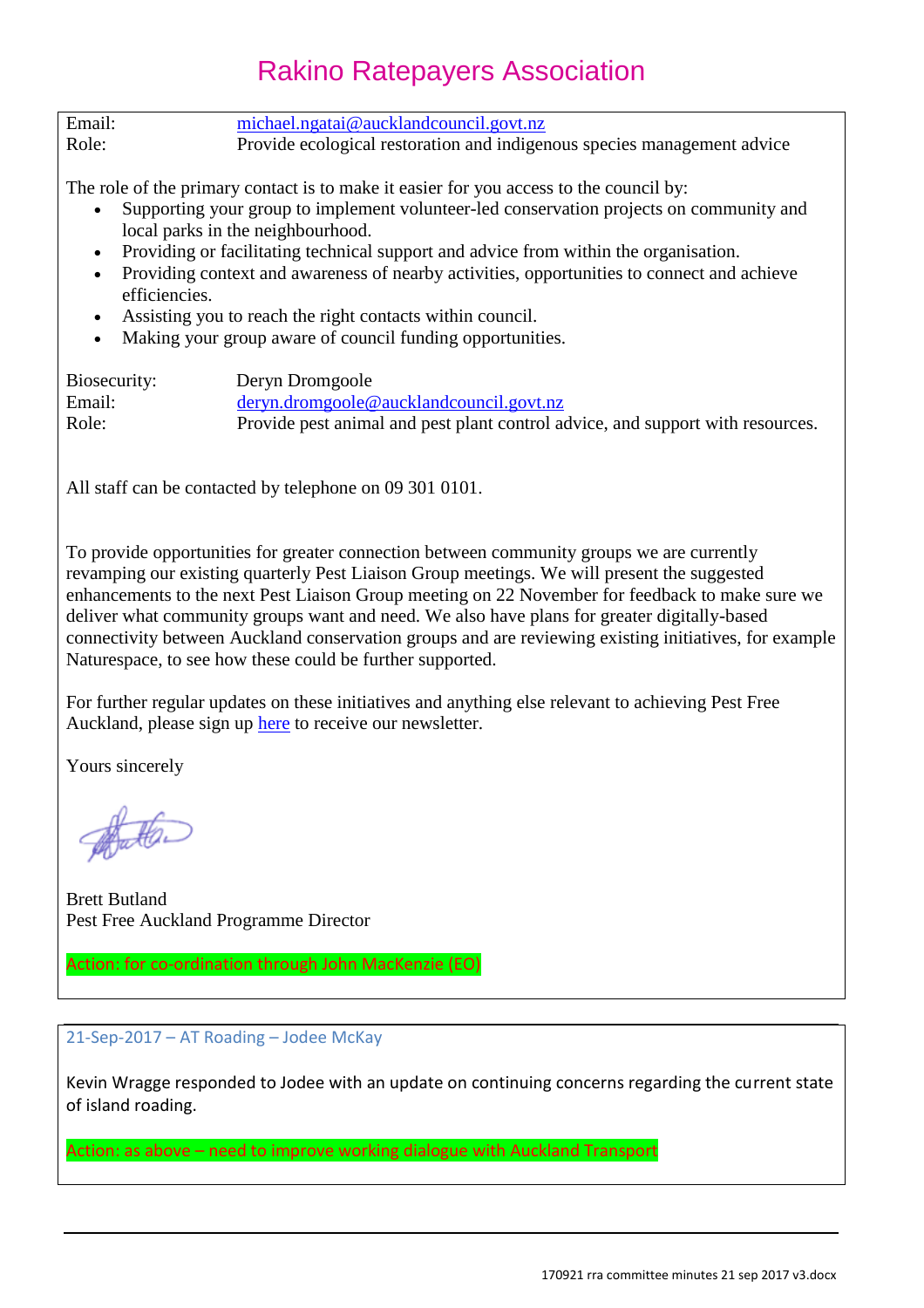**New Member Registrations:**

- Gray Treadwell 17-Aug
- John and Carolyn MacKenzie 12-Sep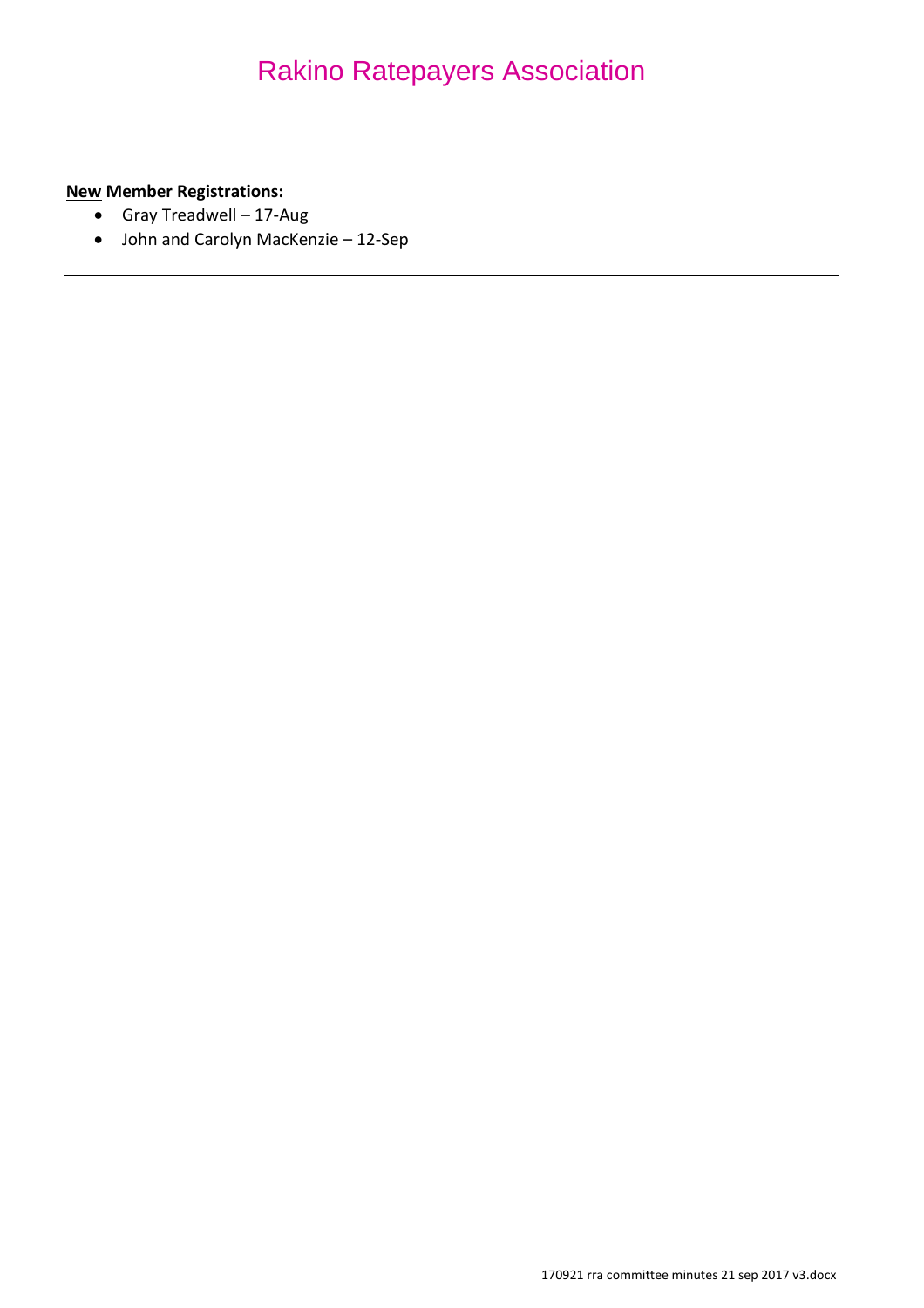### **Action Summary and Work in progress**

| Commence regular reporting.<br>Sign off of RRA Accounts for FYE 30-June 2017 for presentation to<br>membership at AGM.                                                                                    | <b>BB/SMcC</b>                                                           |
|-----------------------------------------------------------------------------------------------------------------------------------------------------------------------------------------------------------|--------------------------------------------------------------------------|
| Committee to progress formation of Funding/Grant Sub-Committee to underpin<br>RRA Strategy and improve leverage from available funding sources.                                                           | <b>Committee</b>                                                         |
| Assemble calendar of annual community funding rounds and points of<br>contact/reference (summary in March 2017 minutes).                                                                                  | <b>BB</b>                                                                |
| Review of Rakino Budget data sourced from AKL Council - this also fits with the<br>formation of a Funding/Grant Sub-Committee noted above.                                                                | <b>Committee</b>                                                         |
| Determine initiatives to increase membership                                                                                                                                                              | <b>Committee</b>                                                         |
| Investigate grant options for seating at viewpoints (carried forward) plus<br>replacement of Sandy Bay seating (raised at AGM) - carried forward for inclusion<br>under Funding/Grant Sub-Committee focus | <b>Committee</b>                                                         |
| <b>STANDING ITEM:</b> generate copy for potential inclusion in the Rakino News.                                                                                                                           | <b>Committee</b>                                                         |
| Deliver 50 <sup>th</sup> Anniversary celebration of RRA - 22-October-2017, afternoon and<br>evening.                                                                                                      | Committee ><br><b>Sub-Committee</b><br>headed by<br><b>Stacey Thomas</b> |
| Review data and progress discussions regarding Community Hall options within<br>TOR, first stage.<br>Report to membership at AGM on 22-October-2017                                                       | <b>Community Hall</b><br><b>Sub-Committee</b>                            |
| Action the recommendations of the Financial Reviewer for 2015-6 accounts.<br>Effective from January 2017 - carried forward.                                                                               | JD / BB                                                                  |
| New Financial Reviewer to be identified if requirement is confirmed.                                                                                                                                      | <b>JD &gt; Committee</b>                                                 |
| Develop overview of Environmental priorities for Rakino, to include Rhamnus<br>strategy (in conjunction with DOC).<br>To join future Committee meetings as necessary.                                     | <b>John Mackenzie</b>                                                    |
| Circulate Chairman's Report and Statement of Service Performance for 2016-7 to<br>members ahead of AGM and in line with the RRA constitutional requirements.                                              | <b>RE</b>                                                                |
| <b>STANDING ITEM:</b> Liaise with Auckland Harbour Master regarding moorings.                                                                                                                             | <b>RE</b>                                                                |
| Sell remaining Bokashi Bin and Zing stock - ongoing.                                                                                                                                                      | <b>RE</b>                                                                |
| Liaison with Hazel Durkin (AKL Council) regarding proposed attendee at RRA<br>Committee meeting. Develop dialogue with Jodee McKay and Bridget Velvin.                                                    | <b>RE</b>                                                                |
| Reinstallation of replacement DOC sign for West Bay from the Council - now<br>available in locked storage at the Community Hall.                                                                          | RE/CC                                                                    |
| Liaise with ST over remounting the existing DOC sign at West Bay beach (washed<br>away but saved)                                                                                                         | <b>RE/ST</b>                                                             |
| Install large white dry wipe sign on Sandy Bay Wharf buildings.                                                                                                                                           | <b>RE/SMcC</b>                                                           |
| Propose to members at AGM how double subscription payments should be handled<br>for 2017 and ongoing. (Item not discussed in September Committee meeting)                                                 | <b>SMcC</b>                                                              |